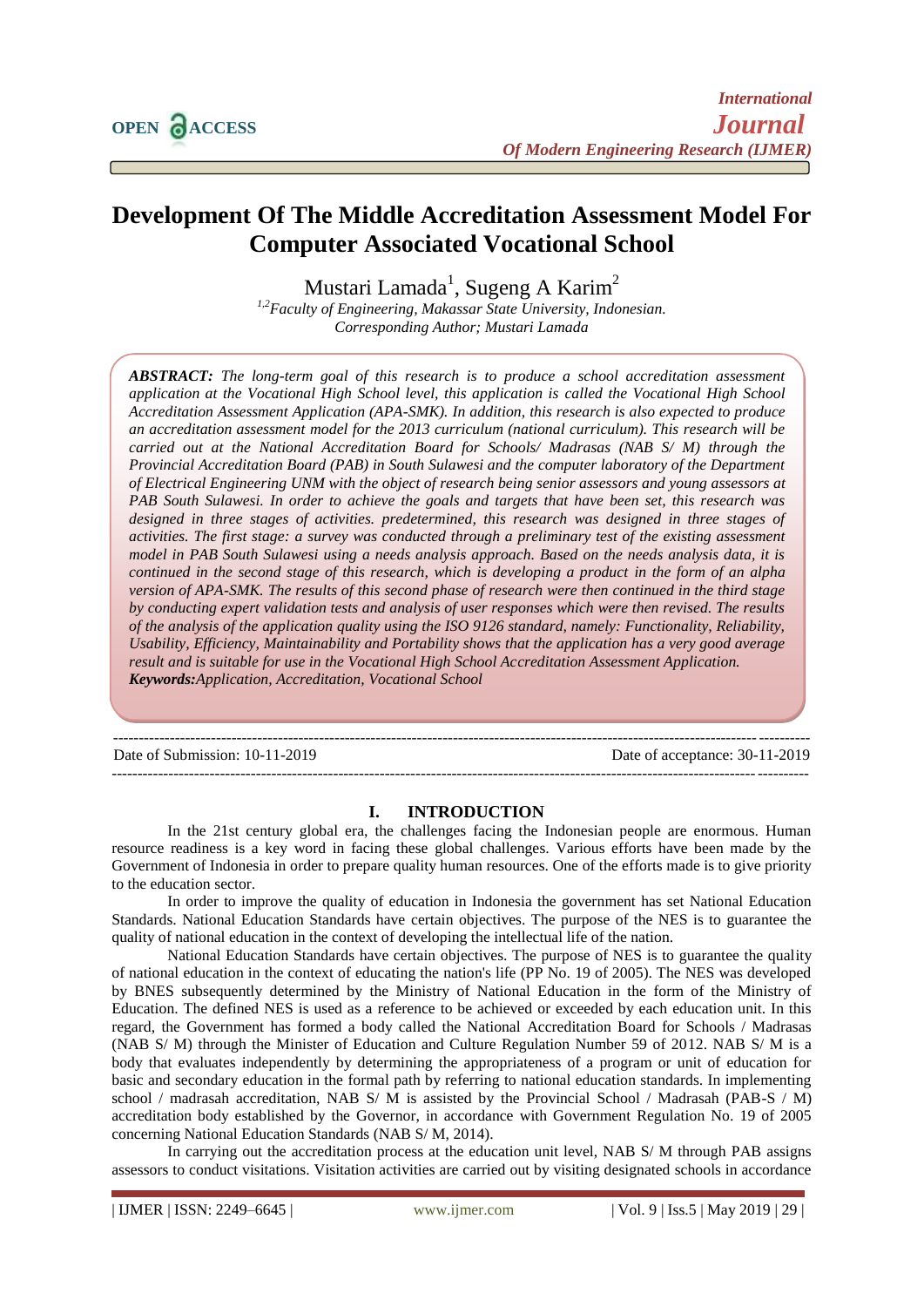with the assignments of each assessor. After conducting a visitation, the assessors filled out the assessment instruments that had been prepared by NAB S/ M through PAB. The instrument was filled in as a report to the PAB of each province.

The process of filling out the school accreditation instruments currently being implemented is still largely manual. The filling process still uses a table processing format that has not been automatically integrated with an online system. The process of filling instruments manually often has weaknesses (anonymous, 2011). Weaknesses that occur have an impact on the ineffective and inefficient use of existing resources, resulting in waste in each process.

In addition, the accreditation process at SMK has a high level of work complexity in the assessment and processing assessment process. The appraisal process requires a lot of criteria that must be met in the Vocational School assessment conducted by the assessor. So many stages that must be passed to get optimal results.

These stages make that the work carried out has a high level of complexity especially because it is done manually. The complexity caused by the implementation of a manual system can result in ineffective and inefficient use of time and result in a high workload and a large risk of errors in the accreditation process at SMK. A computer assisted vocational school (SMK) accreditation assessment model is needed in the accreditation assessment system.

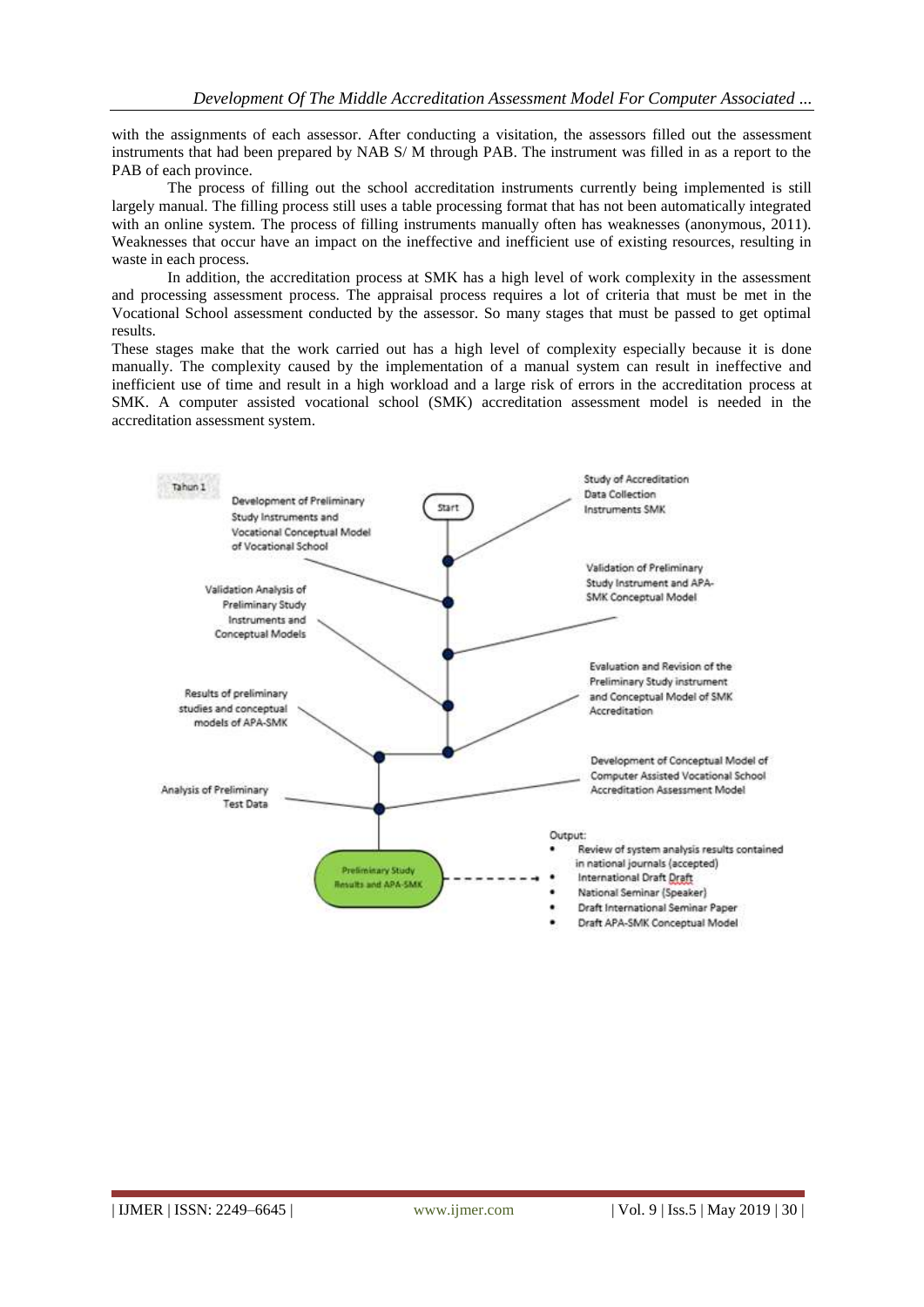

**Figure 1: Research Road Map from year 1, year 2 and year 3**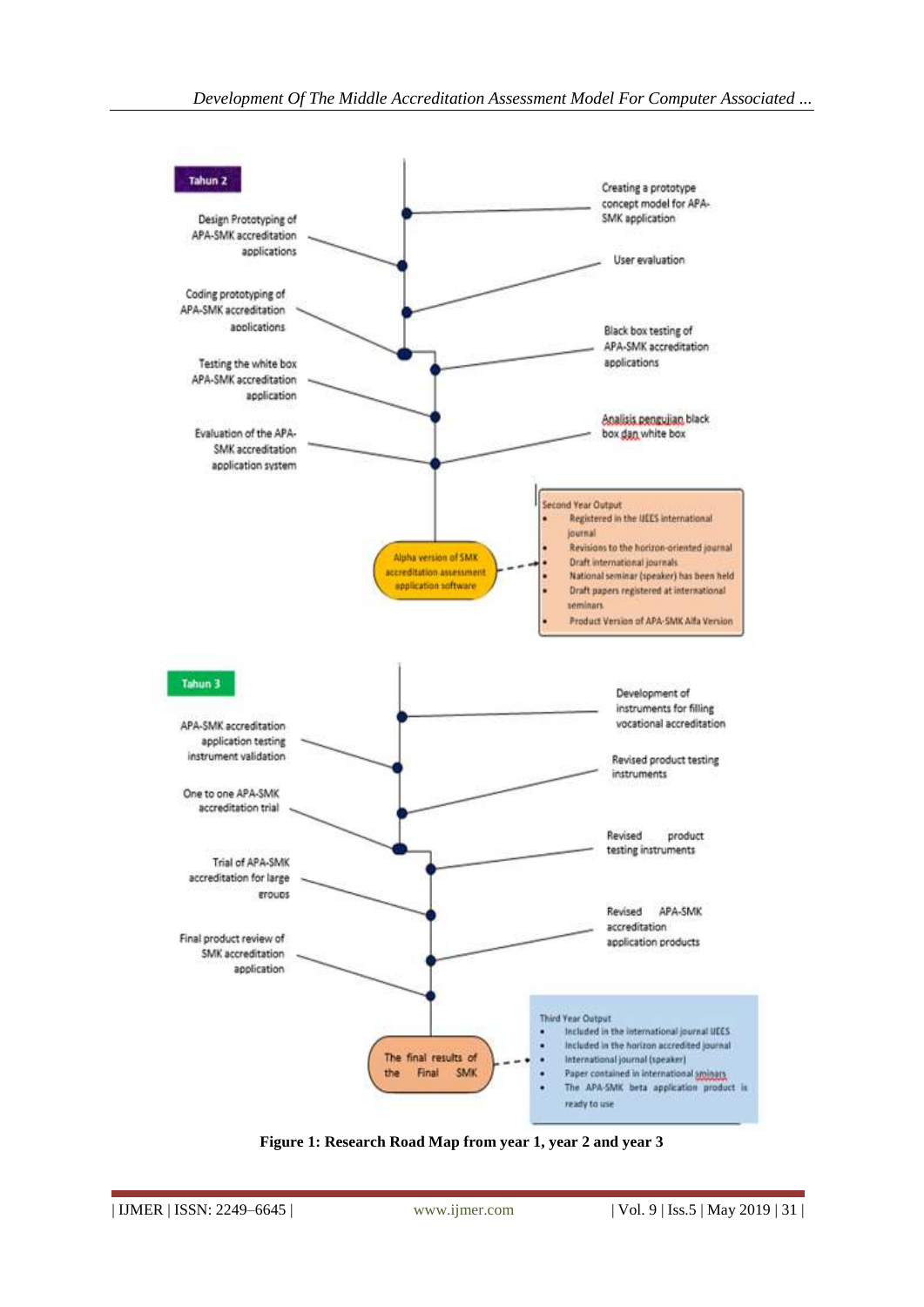# **II. RESEARCH METHODS**

Software development in the form of an APA-SMK accreditation assessment application is carried out with an engineering approach where the stages are: Requirement analysis, application development which includes: analysis, design, implementation, and evaluation, then after an accreditation assessment application model is produced, the research continues by testing a product developed to the NAB S/ M assessors through the PAB in the city of Makassar. In general the research road map is described as follows:



**Figure 2: APA Vocational Application Development Model**

Planned research is research and application development. This study aims to produce a product in the form of vocational accreditation assessment applications. The following application development used in this study is as stated by Howard (2004: 76). In the development of an application, an approach and system development are needed that will determine the process of completion of software engineering, while the system approach used is to use the prototype method.

The initial phase of the trial application for the SMK accreditation assessment (APA-SMK) that will be developed is to validate the application produced to senior assessors, visual communication design experts, and programming experts and educational evaluation experts. Then the product trial is conducted on an individual assessment assessor, then to a small number of the assessor group and finally a trial is carried out on a larger number of the assessor group.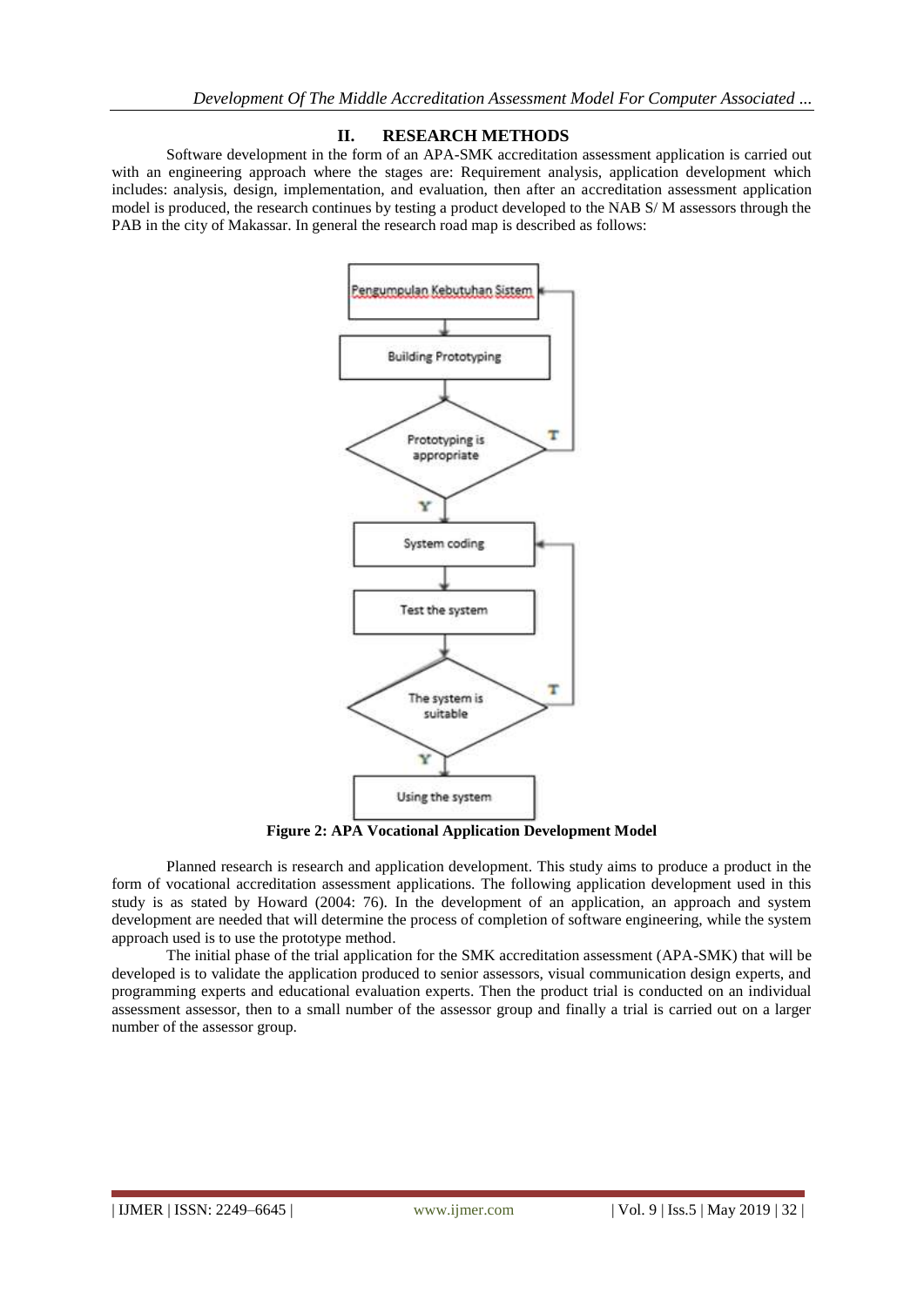

**Figure 3: Testing Procedure for SMK accreditation assessment product application**

# **III. RESULTS AND DISCUSSIONS**

# **3.1 Research Results**

Development of Computer Assisted Vocational High School Accreditation Assessment Model through three stages where the first stage achieved is the result of developing a valid and reliable model for the evaluation of computer-assisted SMK accreditation, the second stage obtained is an effective computer-assisted Vocational School SMK accreditation evaluation model in the high school accreditation system vocational, and the third stage obtained by practical computer in a vocational high school accreditation system then the results of this system will be tested using the ISO 9126 standard, which is finally validated by the validator and tested on the object of the researcher. The results of the analysis of system requirements can be seen in the appendix. the assisted vocational accreditation assessment model

# **3.1.1 Testing functionality**

The system testing was carried out by involving seven experienced experts in the field of web programming. Experts test the system directly by trying all the functions in it, then fill in the test results in the checklist questionnaire table and provide input on the system being tested. Test results from the seven experts are listed in the Table

| The    | Score by Validator. |      |      |      |      |      |     |
|--------|---------------------|------|------|------|------|------|-----|
| Answer | Val.                | Val. | Val. | Val. | Val. | Val. | 7al |
|        |                     |      |      |      |      |      |     |
| Yes    | 58                  | 58   | 58   | 58   | 58   | 58   | 58  |
| No     |                     |      |      |      |      |      |     |

|  |  |  | Table I.Data on system functionality testing results |
|--|--|--|------------------------------------------------------|
|--|--|--|------------------------------------------------------|

Calculation of functionality testing (Total score / question items) x 100%  $= (58/58) \times 100\%$ 

 $= 100\%$ 

The results obtained have a percentage> 50% of testing functionality. The value is then converted to qualitative data and based on the rating scale, from the percentage score obtained, the quality of the software in terms of functionality can be accepted and is in accordance with aspects of functionality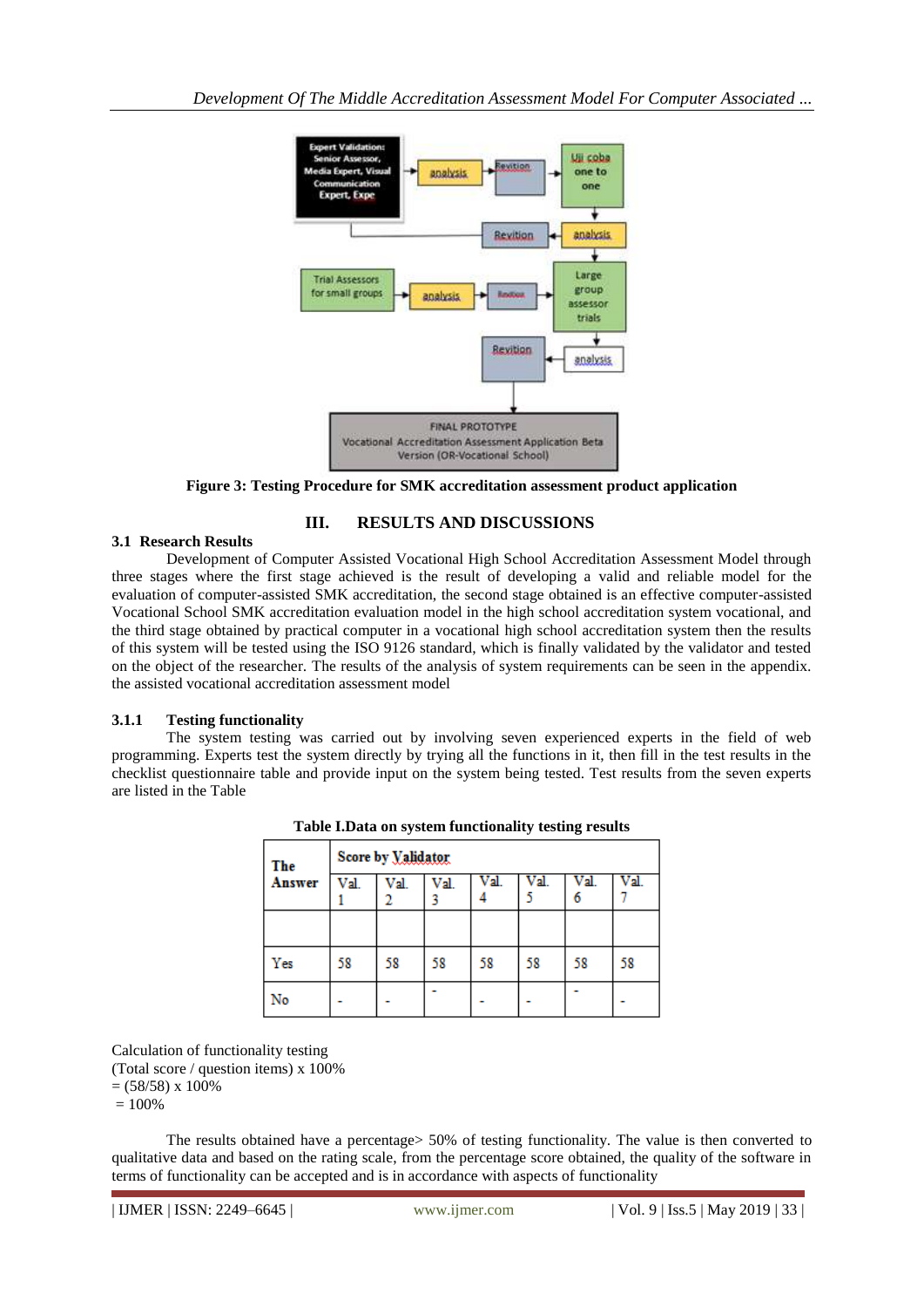# **3.1.2 Reliability Testing**

One of the reliability testing of information systems is the stress testing method. Stress testing can be tested using a web testing tool called the Web Server Stress Tool which consists of three types of tests, namely click test, time test and ramp test.

|                |                |    |                   | User No. Clicks Hits Errors Avg. Click Time [ms] Bytes kbit/s Cookies |                    |                                                                                        |
|----------------|----------------|----|-------------------|-----------------------------------------------------------------------|--------------------|----------------------------------------------------------------------------------------|
|                | 5              | 5  | o                 |                                                                       | 1.389 34.650 39,91 |                                                                                        |
| $\overline{2}$ | 5              | 5  | o                 |                                                                       | 806 34.650 68,77   |                                                                                        |
| <b>J</b>       | $\overline{5}$ | 5  | $\circ$           |                                                                       | 786 34,650 70,56   |                                                                                        |
| 4              | $-5$           | 5  | $-0$              |                                                                       | 2.325 34.650 23,85 |                                                                                        |
| 5              | 5              | 5  | $\ddot{\text{o}}$ |                                                                       | 1,134 34,650 48,88 |                                                                                        |
| Loafiles       |                |    |                   | Results per User (Complete Test)                                      |                    | Results per URL (Complete Test)                                                        |
|                |                |    |                   |                                                                       |                    | URL No.   Name   Clicks   Errors   Errors [%]   Time Spent [ms]   Avg. Click Time [ms] |
|                |                | 23 | O                 | 0.00                                                                  | 23, 207            | 1.009                                                                                  |

#### **Table II.Click Test**

The results obtained in the Click Test per URL test showed the number of clicks given 5 times with the number of hits 5 with an error that occurred as much as 0, for an average click time of 1,134 ms, the speed of bytes reached 34,650 and for access speeds reached 70.56 kbit / s.

| Loafiles       |             | Results per User (Complete Test) |   |                                                              |     | Results per URL (Complete Test) |        |         |  |
|----------------|-------------|----------------------------------|---|--------------------------------------------------------------|-----|---------------------------------|--------|---------|--|
| User No.       | Clicks      | <b>Hits</b>                      |   | Errors   Avg. Click Time [ms]                                |     | <b>Bytes</b>                    | kbit/s | Cookies |  |
|                | 16          | 15                               | 0 |                                                              | 517 | 103.950                         | 107,30 |         |  |
| $\overline{2}$ | 14          | 13                               | 0 |                                                              | 407 | 90.090                          | 136.12 |         |  |
| 3              | 11          | 10                               | 0 | 69.300<br>523                                                |     | 105,98                          |        |         |  |
| 4              | 9           | 8                                | ö |                                                              | 236 | 55.440                          | 234,85 |         |  |
| Logfiles       |             |                                  |   | Results per User (Complete Test)                             |     | Results per URL (Complete Test) |        |         |  |
| URL No.        | <b>Name</b> | Clicks                           |   | Errors   Errors [%]   Time Spent [ms]   Avg. Click Time [ms] |     |                                 |        |         |  |
|                |             | 49                               | 0 | 0.00                                                         |     | 19.469                          |        | 397     |  |

## **Table III.Time Test**

The results obtained in testing Time Test per URL with a constant amount of load at a predetermined time. Time-test testing is done with a total of 60 minutes, with 5 virtual users and 20 seconds delay time with 16 and 15 clicks with 15 hits with 0 errors, for an average click time of 319 ms, speed bytes reached 103,950 and access speeds reached 173.61 kbit / s

|          |                     |           |          | - - - - - - - - - - - - - - - - - -                                   |                    |                                                                                        |
|----------|---------------------|-----------|----------|-----------------------------------------------------------------------|--------------------|----------------------------------------------------------------------------------------|
|          |                     |           |          | User No. Clicks Hits Errors Avg. Click Time [ms] Bytes kbit/s Cookies |                    |                                                                                        |
|          | s.                  | .5        | Ō        |                                                                       | 1.389 34.650 39.91 |                                                                                        |
|          | 5<br>21             | $-5.$     | $\circ$  |                                                                       | 806 34.650 68,77   |                                                                                        |
|          | 5<br>3 <sup>1</sup> | $\cdot$ 5 | $\theta$ |                                                                       | 786 34.650 70.56   |                                                                                        |
|          | 5 <sup>1</sup>      | $\cdot$ 5 | Θ        |                                                                       | 2.325 34.650 23,85 |                                                                                        |
|          | 51<br>5             | 5         | ō        |                                                                       | 1,134 34,650 48,88 |                                                                                        |
| Logfiles |                     |           |          | Results per User (Complete Test)                                      |                    | Results per URL (Complete Test)                                                        |
|          |                     |           |          |                                                                       |                    | URL No.   Name   Clicks   Errors   Errors [%]   Time Spent [ms]   Avg. Click Time [ms] |
|          |                     | 23        | Ð        | 0.00                                                                  | 23, 207            | 1.009                                                                                  |

# **Table IV.Ramp Test**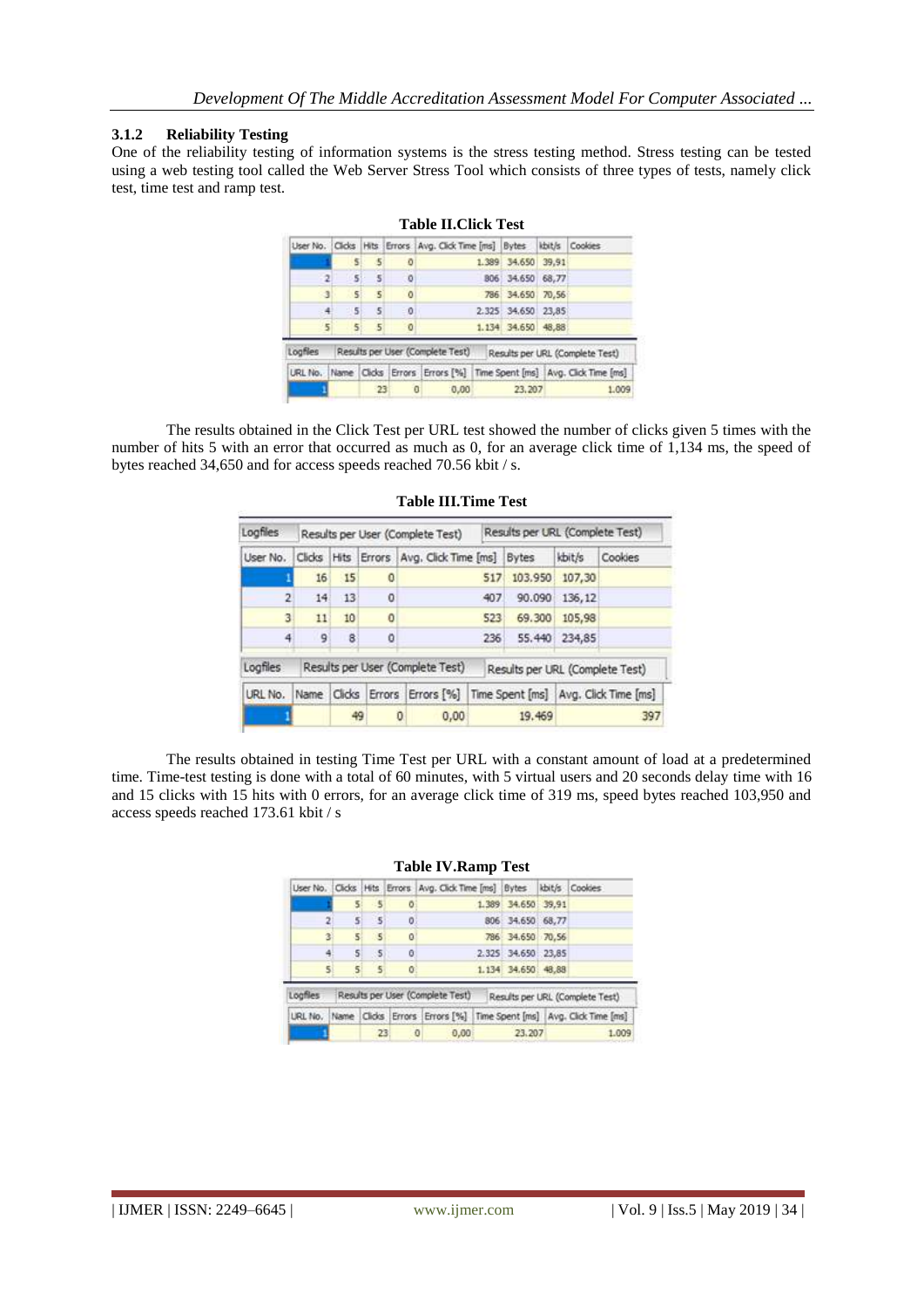Run Test with the amount of load that increases in a predetermined time. Ramp Test is carried out at 60 minutes with 5 virtual users and 7 seconds delay time with 16 clicks with 15 Hits with 0 errors, for an average click of 523 ms, bytes reach 103,950 and for access speed reached 234.85 kbit / s. Errors that occur are usually caused by a down network, but this error will end when the network has improved.

| <b>Score Percentage</b> | information      |
|-------------------------|------------------|
| $0\% - 20\%$            | Very bad         |
| 20% - 40%               | <b>Note Beak</b> |
| 40% - 60%               | Nuetral          |
| $60\% - 80\%$           | Good             |
| 80% - 100%              | Very good        |

# **Table V.Record of Reliability testing**

# **3.1.3 Usability Testing**

The usability aspect testing has been carried out by using The Standardized Universal Percentile Rank Questionner (SUPR-Q) filled by prospective users and respondents who work as ICT Teachers and Vocational High School Operators as many as 30 people. From the data usability testing aspects can be calculated as in table VI.

| <b>Type of Test</b> | of<br>Percentage<br>Error per URL | Percentage of<br><b>Success</b><br>per<br>URL |
|---------------------|-----------------------------------|-----------------------------------------------|
| <b>Click Test</b>   | 0%                                | 100%                                          |
| <b>Time Test</b>    | 0%                                | 100%                                          |
| Ramp Test           | 0%                                | 100%                                          |
| Average             |                                   | 100%                                          |

**Table VI.Analysis of Usability Testing Data**



#### **Diagram I.Diagram Usability**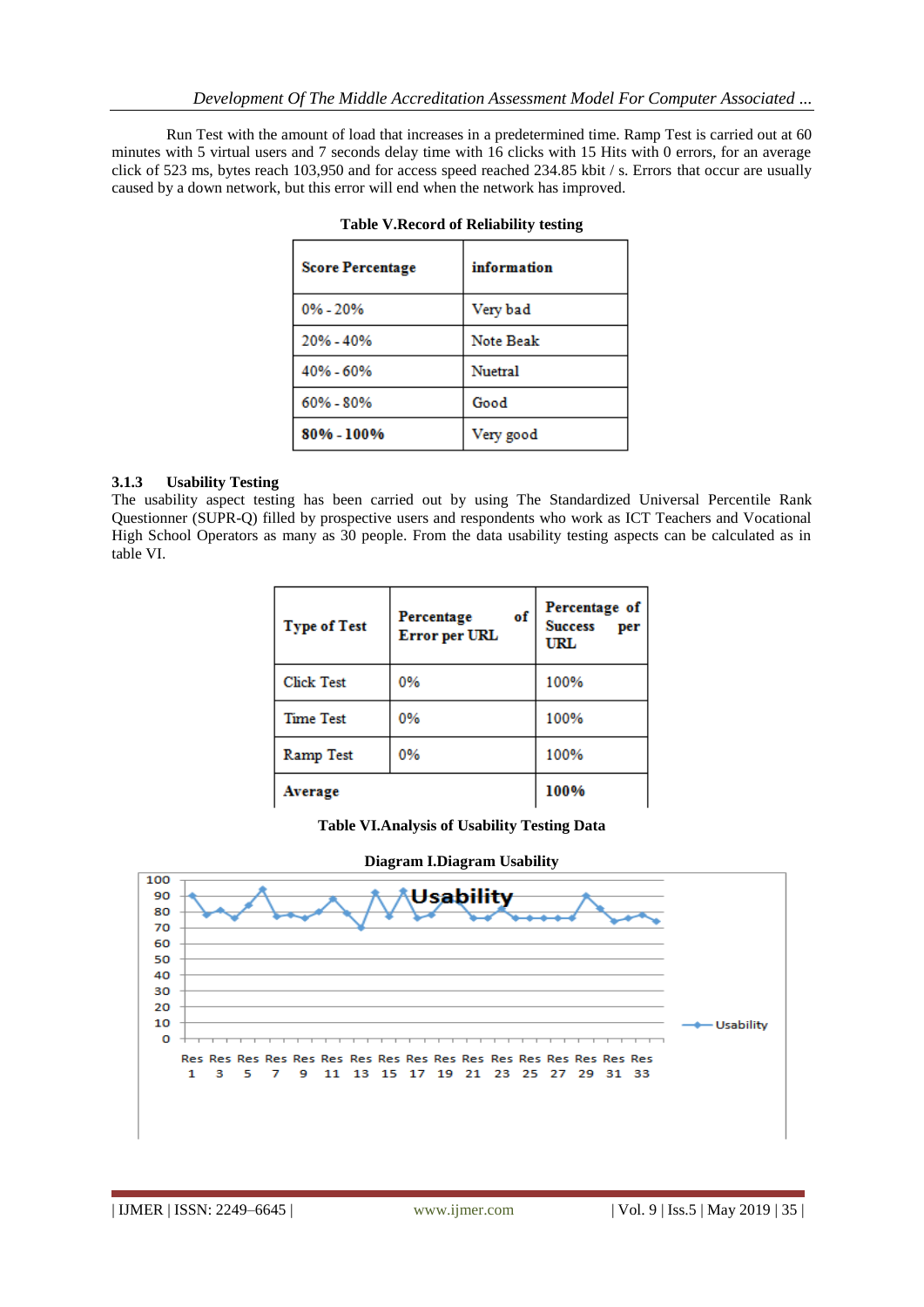# **3.1.4 Efficiency Testing**

The testing of APA VOCATIONAL SCHOOL application on the efficiency aspect is carried out to see the level of performance efficiency of the developed application. The testing process is carried out with the help of several tools. Tools used in testing are YSlow and PageSpeed Insight. Testing is done online with the link: https://gtmatrix.com.

| NO.             |                      | Test result |       |      |  |  |  |
|-----------------|----------------------|-------------|-------|------|--|--|--|
|                 | Page                 | PageSpeed   | Yslow | Time |  |  |  |
| <b>ADMIN</b>    |                      |             |       |      |  |  |  |
| $\mathbf{1}$    | Login                | 96          | 81    | 2.6  |  |  |  |
| $\overline{c}$  | Dashboard            | 86          | 72    | 3.6  |  |  |  |
| 3               | PAB Master Data      | 86          | 72    | 3.7  |  |  |  |
| $\overline{4}$  | School Data Master   | 86          | 72    | 3.9  |  |  |  |
| 5               | <b>Utilitas</b>      | 78          | 72    | 4.2  |  |  |  |
| 6               | Guide                | 86          | 72    | 3.8  |  |  |  |
| <b>ASSESSOR</b> |                      |             |       |      |  |  |  |
| $\overline{7}$  | Login                | 96          | 81    | 2.6  |  |  |  |
| 8               | Dashboard            | 86          | 72    | 3.9  |  |  |  |
| 9               | Penilaian            | 86          | 72    | 3.9  |  |  |  |
| 10              | Data Assessor        | 86          | 72    | 3.8  |  |  |  |
| 11              | School dtaa          | 86          | 72    | 3.8  |  |  |  |
| 12              | Guide                | 86          | 72    | 3.6  |  |  |  |
| <b>SCHOOL</b>   |                      |             |       |      |  |  |  |
| 13              | Login                | 96          | 81    | 2.6  |  |  |  |
| 14              | Dashboard            | 88          | 72    | 3.6  |  |  |  |
| 15              | Assessment           | 88          | 72    | 3.9  |  |  |  |
| 16              | School Instruments   | 88          | 70    | 3.6  |  |  |  |
| 17              | <b>Rating Result</b> | 88          | 72    | 3.6  |  |  |  |
| 18              | Guide                | 88          | 70    | 3.4  |  |  |  |
| <b>Average</b>  |                      | 87.8        | 73.3  | 3.6  |  |  |  |

**Table VII.Analysis of Usability Testing Data**

# **Diagram II.Digram Round Efficiency**



Obtained an average for page speed of 87.8%, Yslow of 73.3%, and load time of 3.6 seconds. The web is said to be good if the load time is at least less than 10 seconds (Nielsen, 2010). So it can be concluded that the information system has fulfilled the characteristics of performance efficiency.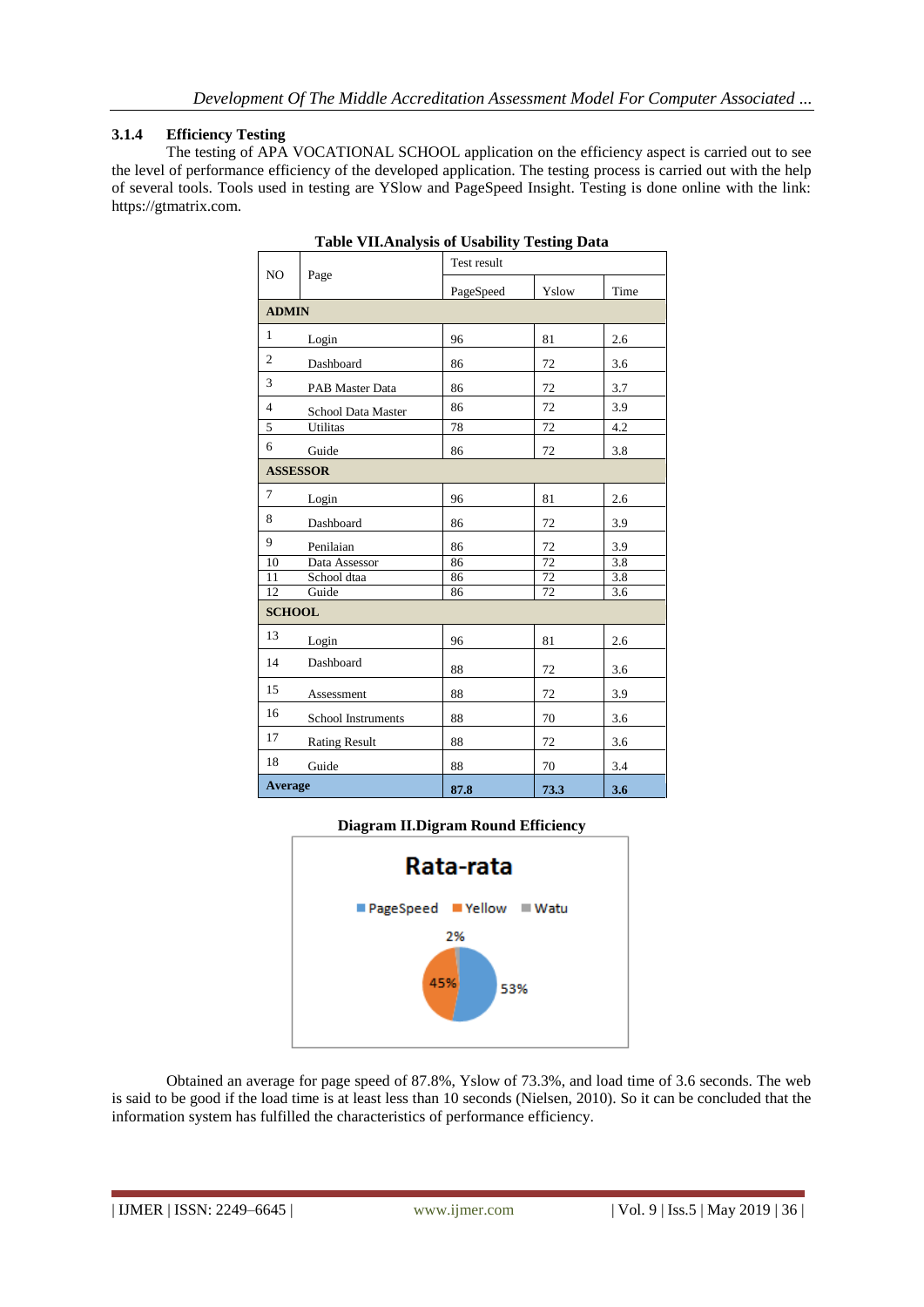# **3.1.5 Maintainability Testing**

Testing on this aspect uses measures that are tested by researchers directly in the field operationally (Land, 2002). In accordance with Land maintainability testing instruments, this test covers 3 aspects, namely instrumentation, consistency, and simplicity.

| <b>Aspect</b>   | <b>Assessment</b>                                                                               | Hasil                                                                                                                                                                                                                                                                                                                                                                                                                                                                                                                                                                                                         |
|-----------------|-------------------------------------------------------------------------------------------------|---------------------------------------------------------------------------------------------------------------------------------------------------------------------------------------------------------------------------------------------------------------------------------------------------------------------------------------------------------------------------------------------------------------------------------------------------------------------------------------------------------------------------------------------------------------------------------------------------------------|
| Instrumentation | There is a warning<br>from the system if an<br>error occurs and the<br>identification of errors | When there is an error made by the user, the system<br>issues a warning to identify the error. For example,<br>when a user enters new data in many fields and there<br>are still empty fields, a warning will appear to<br>complete the data.                                                                                                                                                                                                                                                                                                                                                                 |
| Consistency     | The use of one design<br>model in the entire<br>system design                                   | The system design model has one form in common.<br>This can be seen in the system implementation part,<br>that is, the appearance of web pages from one page to<br>another has similarities, similar forms, and<br>consistent                                                                                                                                                                                                                                                                                                                                                                                 |
| Simplicity      | Ease of managing.<br>improving and<br>developing the system                                     | The test results show that the system is easy to repair<br>and develop, because it is made using a PHP<br>framework based on ModelView-Controller (MVC).<br>If you want to add functionality, developers only<br>need to create a new controller without changing<br>other system components. When an error is found in<br>the system function, the error can be traced only to<br>the problematic component / controller component.<br>For example if the data storage function cannot<br>function properly, the developer only needs to look<br>for errors on the components of the data storage<br>module. |

| <b>Table VIII. Maintainability Test Results</b> |
|-------------------------------------------------|
|-------------------------------------------------|

From the operational test results of maintainability aspects as in Table VIII above, the test results of maintainability aspects are said to meet maintainability standards.

## **3.1.6 Portability Test Results**

Testing aspects of Portability is done by trying to run a school accreditation assessment application at the Vocational High School level through a desktop-based browser. Trials in desktop-based environments include using various browsers. This test is done directly and also using a web simulation. Data from the Portability aspects of the test results are listed in table IX below.

# **3.2 Discussion**

The school accreditation assessment application at the Vocational High School level in this study is in the form of a system designed to provide convenience to the PAB, Processors and Schools. The school accreditation assessment system is designed by utilizing computer technology and also optimizes the management of assessor assessment data. This system was designed using a prototyping design model.

| N <sub>O</sub> | <b>Tested aspects</b> | <b>Test result</b> |  |  |  |  |
|----------------|-----------------------|--------------------|--|--|--|--|
| <b>Desktop</b> |                       |                    |  |  |  |  |
| 1              | <b>Chrome Dev</b>     | Result             |  |  |  |  |
| 2              | Explorer              | Result             |  |  |  |  |
| 3              | Chrome                | Result             |  |  |  |  |
| 4              | Firefox               | Result             |  |  |  |  |
| 5              | Microsoft Edge        | Result             |  |  |  |  |
| <b>Mobile</b>  |                       |                    |  |  |  |  |
|                | Android               | Result             |  |  |  |  |
| 2              | Iphone                | Result             |  |  |  |  |

The design stages are system requirements analysis, system design, revision, system coding, system testing, system implementation will then be tested with ISO 9126. The design process begins with analyzing needs by conducting interviews directly with teachers, assessors about what systems are running now and share needs analysis instruments, how the system should be, and what functions will be used in information systems.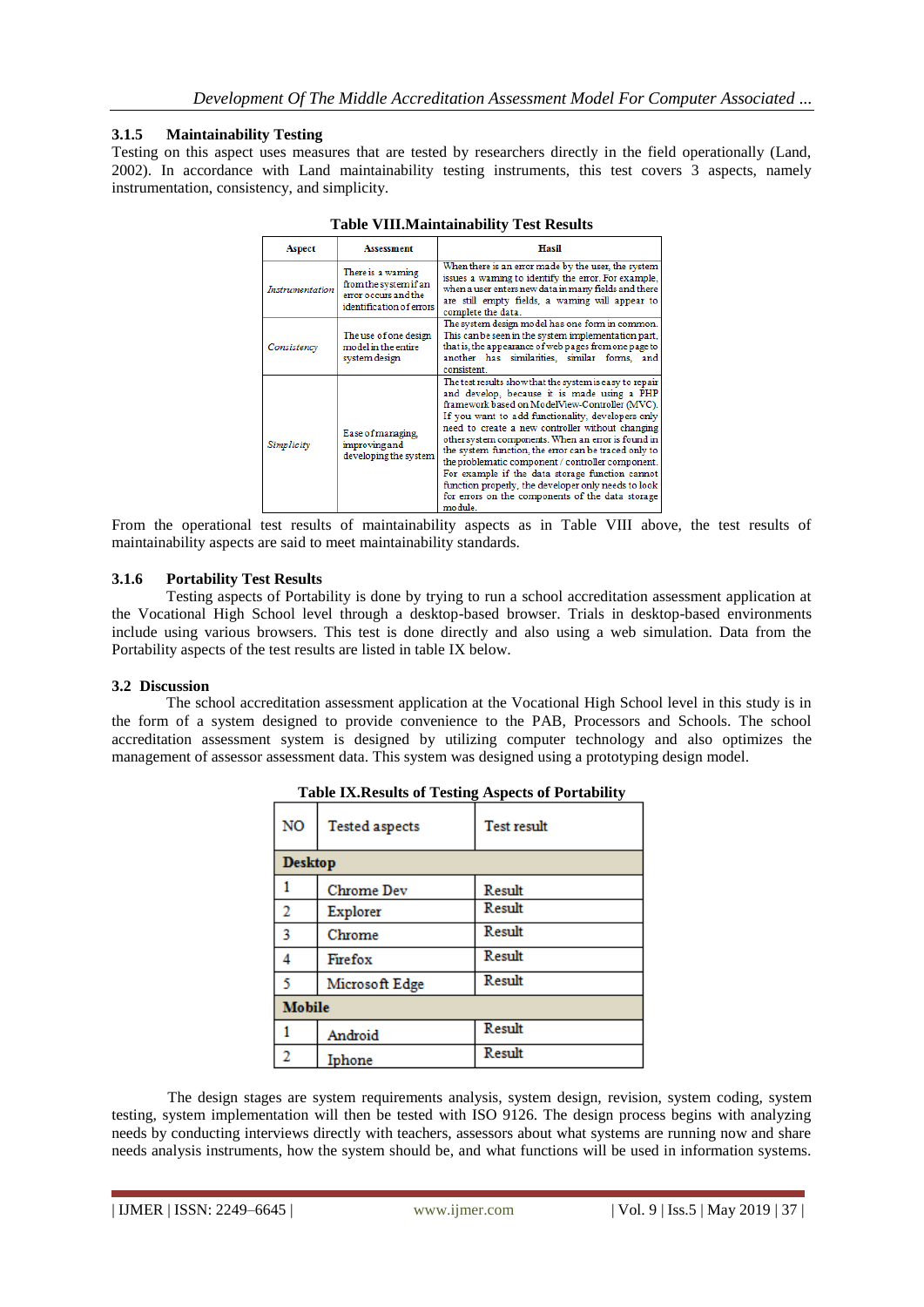Then the stages of designing the system by making Use Cases, Context Diagrams, Flowcharts and ERD that describe how the program works, then display the information system in accordance with the system workflow.

The testing of the Vocational High School accreditation assessment application is carried out through several stages, namely testing using expert validation, and user user responses. Based on the two stages of testing, the results obtained that this system is feasible to be implemented. This can be seen from the results of tests that have been carried out where all the criteria for evaluation of successful test results. Therefore, this Vocational High School accreditation assessment application is said to be able to run well in accordance with the previous design criteria. Expert validation is to ask for responses and suggestions in this test carried out by system / application experts, and content experts, hereinafter referred to as validators whose task is to provide an assessment of the Vocational High School accreditation assessment application that has been made and shows good results and is feasible to be implemented. Some respondents or users provide responses to the system that has been created and shows good results and deserves to be implemented. Testing in terms of ease of detecting errors in typing and filling incomplete data, the results of the maintainability test are stated to meet the maintainability standard.

Tests carried out using the ISO 9126 standard as a test reference. There are several tests conducted, namely, testing functionality, reliability, usability, efficiency, maintainability and portability. Software quality test results in terms of functionality as shown in table 4.1 and it can be concluded that the application of SMK accreditation assessment can be accepted in terms of its function. Run the system using several desktop and mobile browsers. Portability test results show excellent results marked by a successful system and can run in all tested web browsers

Ability related to the use of software, ease in using the functions provided and ease of learning the system. Testing for aspects of usability is done by using a questionnaire on user responses. Based on the calculation of the results of the questionnaire obtained an average score of 84.49% as shown in table 4.10. The average score of 84.49% obtained is included in the very good category seen from table 4.11 of the Likert scale score range and its interpretation, this shows that applications made can be accepted by end users well in terms of usability aspects.

Reliability testing on APA Vocational School applications is one of them using stress testing method. Stress testing is a method of software testing that determines the resilience of a software by testing it outside the normal use limits. Stress testing can be tested using a web testing tool called the Web Server Stress Tool, which has a 100% success ratio in the Vocational High School Accreditation Assessment Application.

Testing the efficiency of the APA Vocational Application is done online with the link: https://gtmatrix.com. This test is intended to see the level of efficiency of the application being tested, the tools used for this test are YSlow and Pagespeed Insight which contains tools whose function is to analyze web pages and investigate things that cause page loads to slow based on yahoo rules to improve performance the website. The results of this test were 87.8% pagespeed, 73.3% YSlow and 3.6 seconds load time. This test can be concluded successful because the load time is at least less than 10 seconds.

Maintainability testing on the APA Vocational Application is tested directly, if there are input errors made by the user, the system will automatically give an error warning message. The test results show that the system is easy to repair and develop, because it is made using a PHP framework based on ModelView-Controller (MVC). If you want to add functionality, developers only need to create a new controller without changing other system components. When errors are found in the system function, errors can be traced only to problem component / controller component parts. For example if the data storage function cannot function properly, the developer only needs to look for errors on the components of the data storage module.

Portability testing on APA Vocational Applications is done by running the system on several versions of Windows and OS. The results of this direct test, which were carried out in several versions, showed success in each test, in terms of portability this system can be used in different versions of the web and OS.

Based on the results of this research application for vocational high school accreditation assessment after validation and testing using the ISO 9126 standard in terms of functionality, reliability, usability, efficiency, maintainability and portability, it can be concluded that the vocational high school accreditation assessment application can be used by users end.

# **IV. CONCLUSIONS AND SUGGESTIONS**

## **4.1 Conclusion**

The results show that the SMK accreditation assessment application has been successfully developed using an engineering approach where the stages are: Requirement analysis, application development which includes: analysis, design, implementation, and evaluation, then after an accreditation assessment application model is produced, the research is continued with a trial run on products developed to NAB S/ M assessors through PAB in Makassar with aspects of assessment based on ISO 9126 standards, the results of application quality analysis using the ISO 9126 standard are as follows: (1) functionality aspects obtained 100% or very good value; (2) the